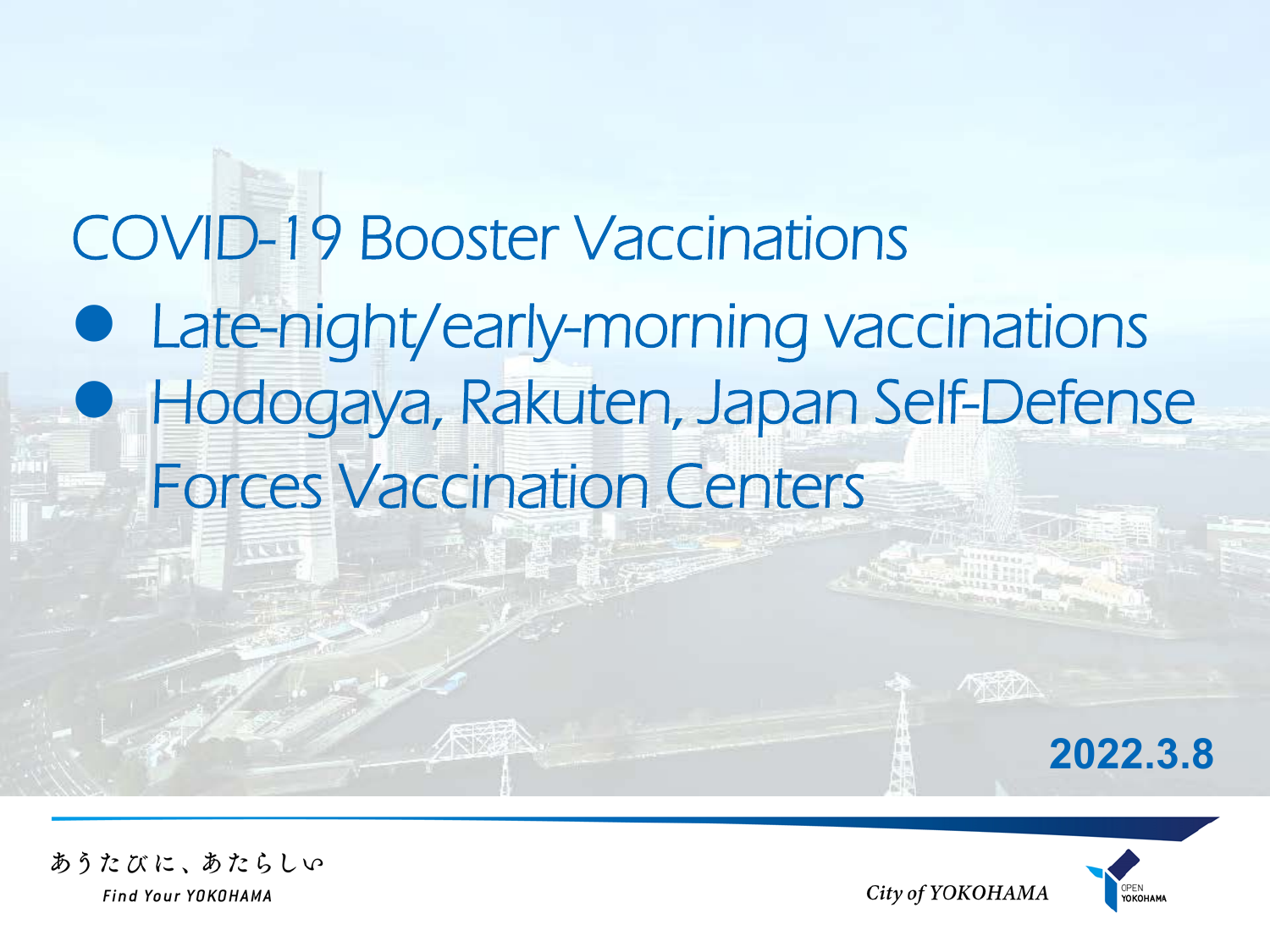

Opening a venue to provide late-night

and early-morning vaccinations to accommodate the

diverse lifestyles of Yokohama's residents.

● Schedule

Reservations from March 11

Vaccinations from March 18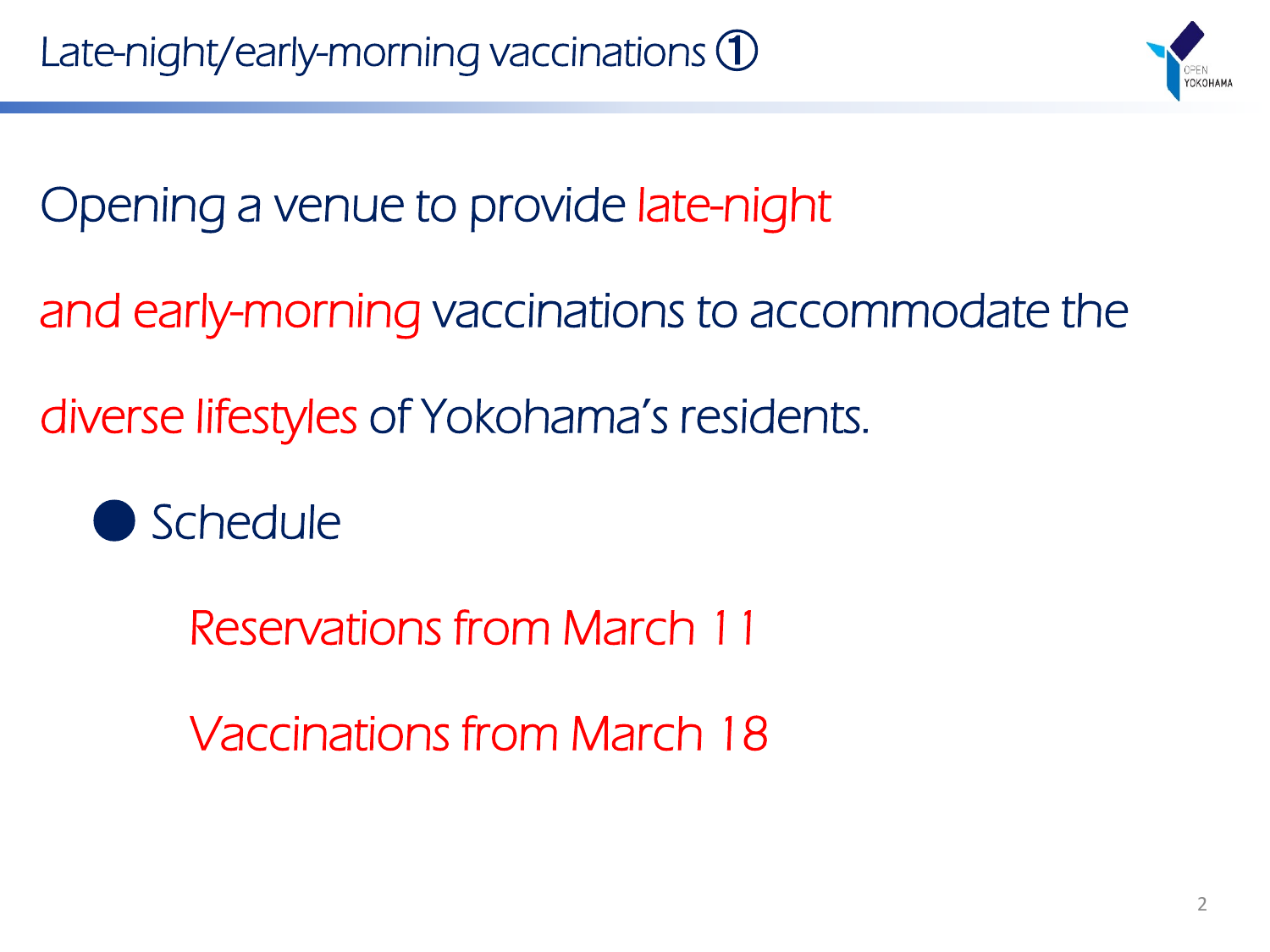Late-night/early-morning vaccinations ②



#### ● Dates

## March 18 (Fri), 19 (Sat) April 28 (Thur), 29 (Fri), 30 (Sat) May 6 (Fri), 7 (Sat) 27 (Fri), 28 (Sat)

**●** Hours  $22:00 \sim 7:00$  (next day)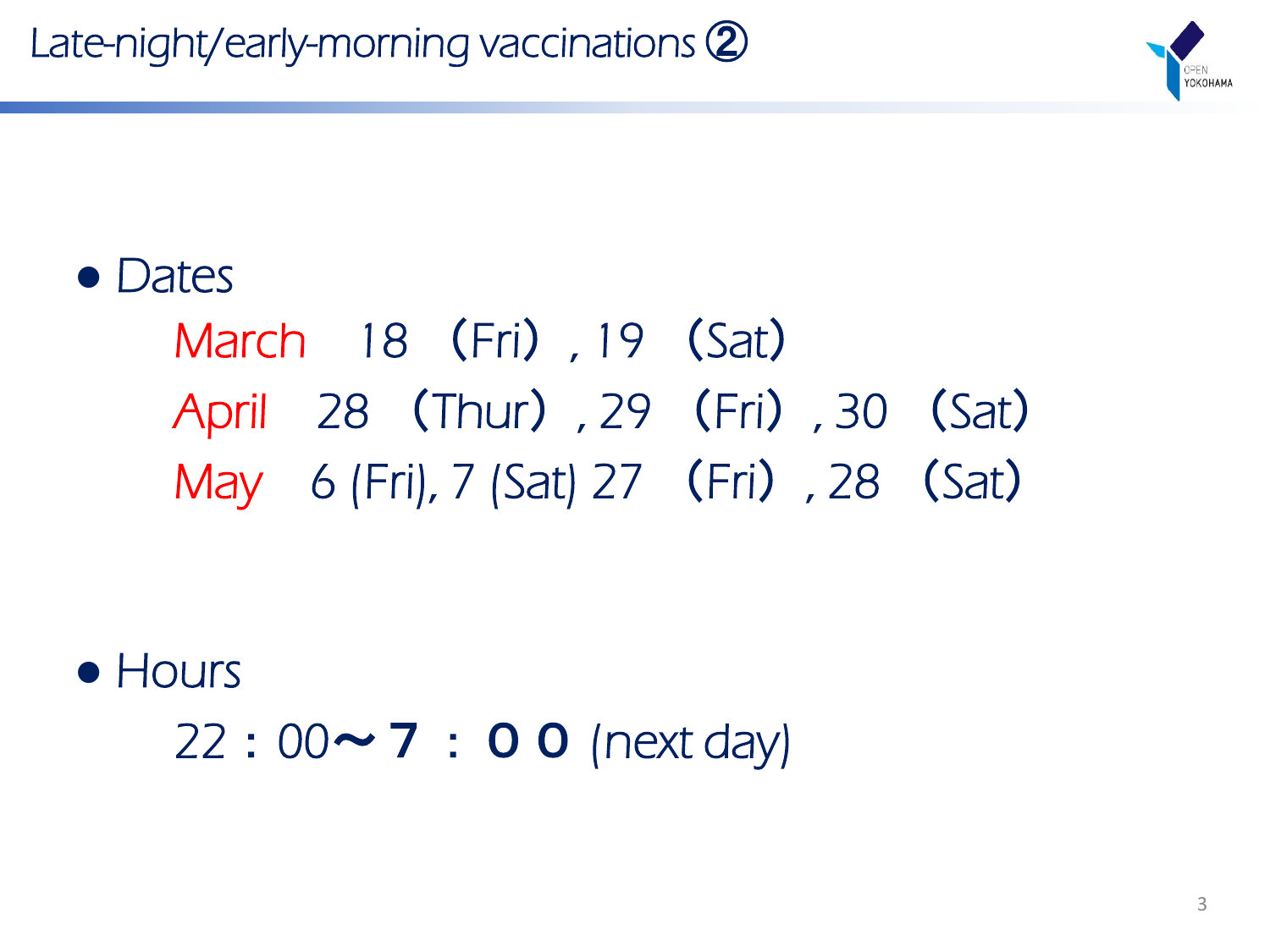

#### ● Venue

Yokohama City University Medical Center

Minami-ku Urafunecho  $4-57$ 

**●** Eligibility/Availability

People 18 and up living in Yokohama

Approx. 1,200 spots

\*500 spot increase from 677 for first and second shots.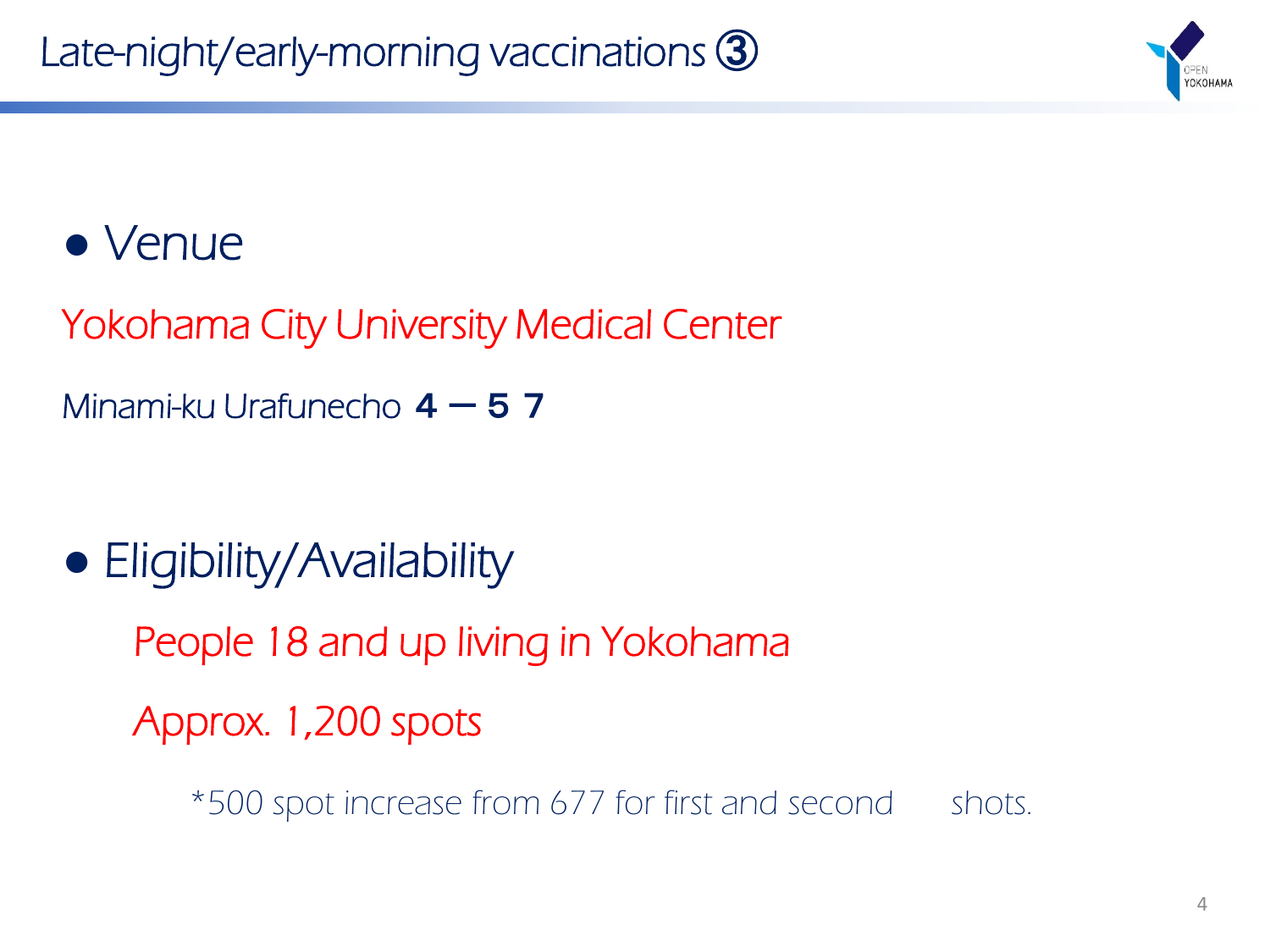

**●** Reservations

### City reservation website, LINE, call center

\*Same-day reservations can be made on the website or LINE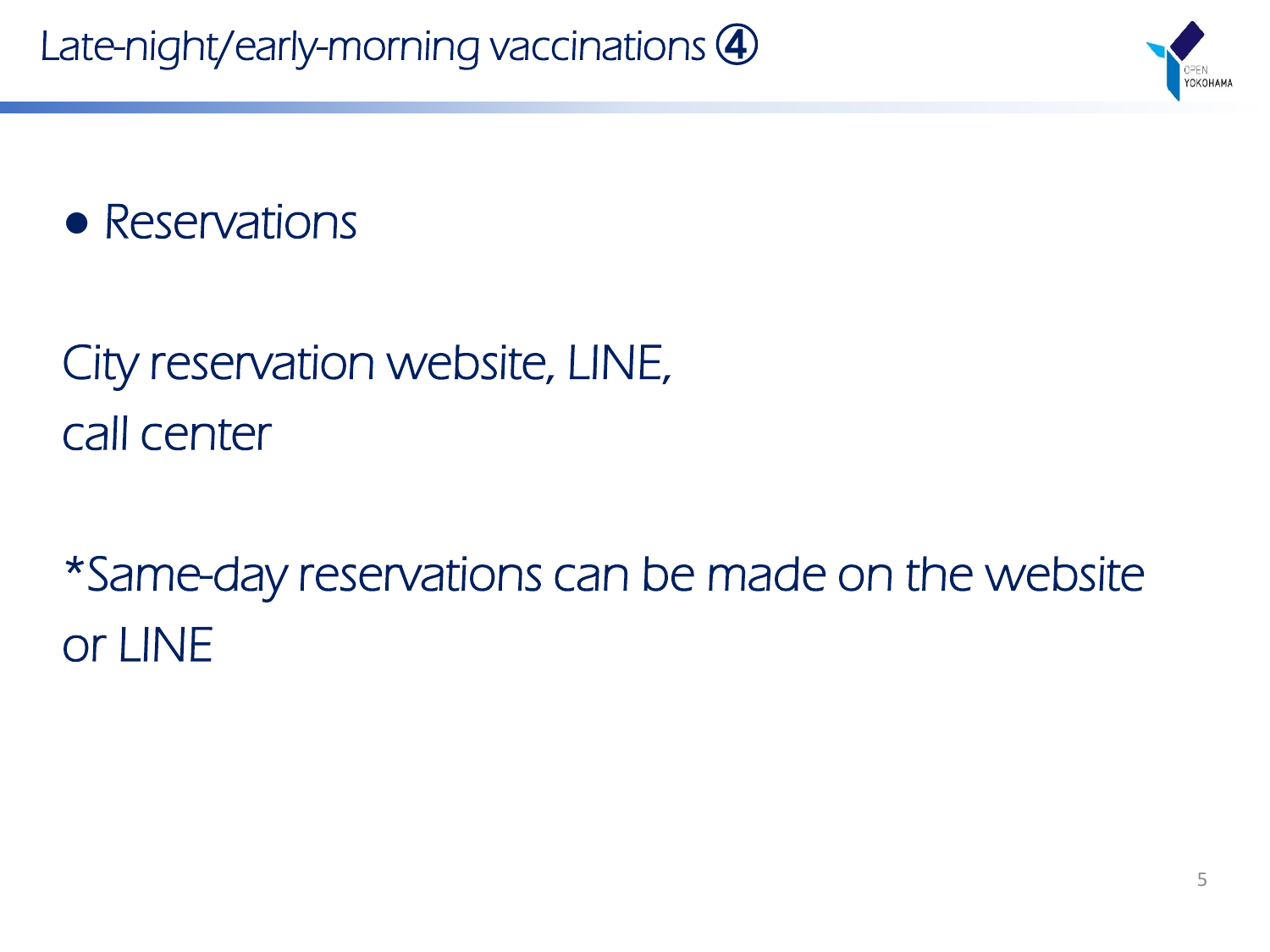### Hodogaya Venue



Currently, it is relatively easy to make a reservation at the Hodogaya venue.



Hodogaya Venue Location: Yokohama Business Park Yokohama Learning Center Closest station: Sotetsu Line Tennocho, Hoshikawa Stations JR Hodogaya Station (shuttle bus available) Hours: Tues-Sun 9:00-13:30/14:30-18:45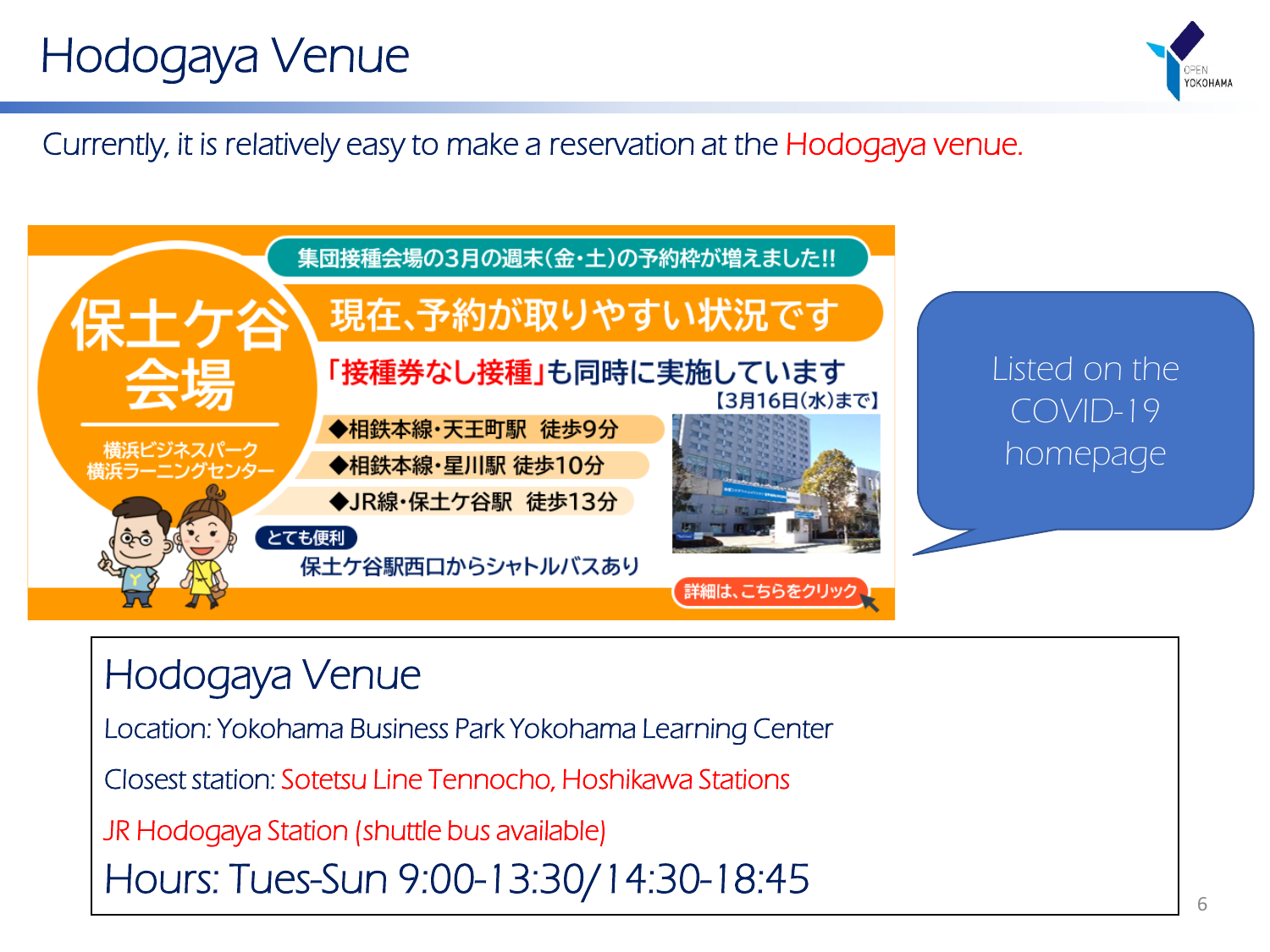

Currently, Rakuten Group, Inc. is offering vaccinations for residents.

Reservations are available every day until 19:30 on weekdays or 19:00 on weekends/holidays.

#### Rakuten Vaccination Venue

Venue: Rakuten Crimson House Closest station: Tokyu Den-en-toshi Line Futako-Tamagawa Station (4 minute walk) Hours: Weekdays 10:30 ~ 14:30,15:30 ~ 19:30 Weekends/Holidays 10:00 ~ 14:00, 15:00 ~ 19:00